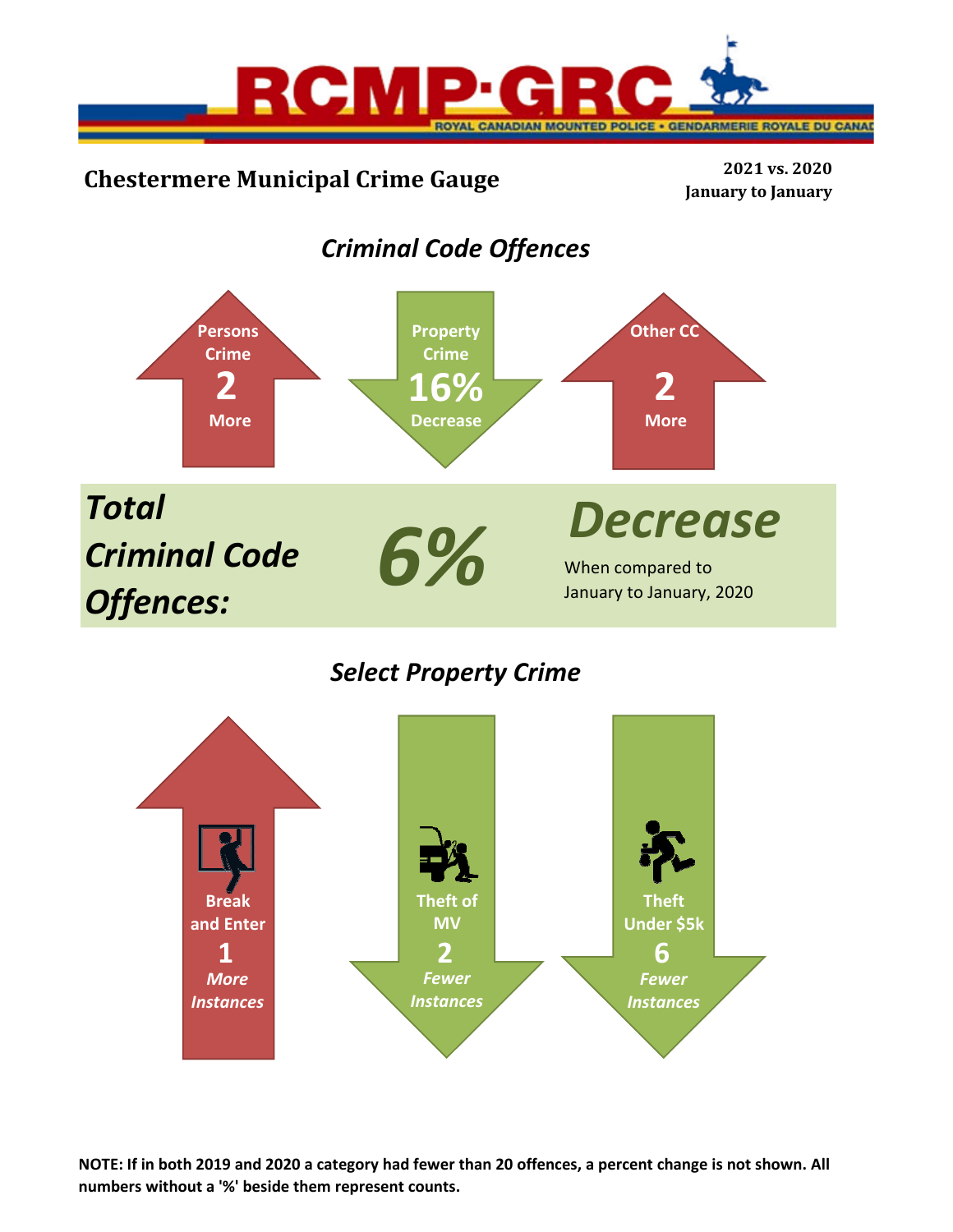## **Chestermere Municipal Detachment Crime Statistics (Actual) January: 2017 ‐ 2021**

All categories contain "Attempted" and/or "Completed" example of the state of the state of the February 8, 2021

| <b>CATEGORY</b>                       | <b>Trend</b> | 2017           | 2018           | 2019           | 2020           | 2021           | % Change<br>2017 - 2021 | % Change<br>2020 - 2021 | Avg File +/-<br>per Year |
|---------------------------------------|--------------|----------------|----------------|----------------|----------------|----------------|-------------------------|-------------------------|--------------------------|
| Homicides & Offences Related to Death |              | $\mathbf 0$    | $\mathbf 0$    | $\mathbf 0$    | 0              | $\mathbf{1}$   | N/A                     | N/A                     | 0.2                      |
| Robbery                               |              | $\pmb{0}$      | 0              | 0              | 0              | 0              | N/A                     | N/A                     | 0.0                      |
| Sexual Assaults                       |              | $\mathbf{1}$   | 6              | $\mathbf{1}$   | $\mathbf{1}$   | $\mathbf{1}$   | 0%                      | 0%                      | $-0.5$                   |
| <b>Other Sexual Offences</b>          |              | $\mathbf 0$    | 5              | $\Omega$       | $\Omega$       | 0              | N/A                     | N/A                     | $-0.5$                   |
| Assault                               |              | $\overline{7}$ | $\overline{7}$ | 3              | 3              | 6              | $-14%$                  | 100%                    | $-0.6$                   |
| Kidnapping/Hostage/Abduction          |              | $\mathbf 0$    | $\pmb{0}$      | $\pmb{0}$      | 0              | 0              | N/A                     | N/A                     | 0.0                      |
| Extortion                             |              | $\mathbf 0$    | $\mathbf 0$    | $\mathbf 0$    | $\mathbf 0$    | 0              | N/A                     | N/A                     | 0.0                      |
| <b>Criminal Harassment</b>            |              | $\overline{2}$ | $\pmb{0}$      | $\overline{4}$ | $\overline{2}$ | $\mathbf{1}$   | $-50%$                  | $-50%$                  | 0.0                      |
| <b>Uttering Threats</b>               |              | $\overline{4}$ | 4              | 3              | 3              | $\overline{2}$ | $-50%$                  | $-33%$                  | $-0.5$                   |
| <b>TOTAL PERSONS</b>                  |              | 14             | 22             | 11             | 9              | 11             | $-21%$                  | 22%                     | $-1.9$                   |
| Break & Enter                         |              | 3              | 3              | 5              | $\mathbf{1}$   | $\overline{2}$ | $-33%$                  | 100%                    | $-0.4$                   |
| Theft of Motor Vehicle                |              | 5              | 10             | 6              | $\overline{7}$ | 5              | 0%                      | $-29%$                  | $-0.3$                   |
| Theft Over \$5,000                    |              | $\mathbf 1$    | $\mathbf 0$    | $\mathbf 1$    | $\mathbf 0$    | 0              | $-100%$                 | N/A                     | $-0.2$                   |
| Theft Under \$5,000                   |              | 20             | 22             | 18             | 16             | 10             | $-50%$                  | $-38%$                  | $-2.6$                   |
| Possn Stn Goods                       |              | 8              | 21             | 13             | $\mathbf{1}$   | $\mathbf{1}$   | $-88%$                  | 0%                      | $-3.4$                   |
| Fraud                                 |              | 5              | 9              | 10             | 7              | $\overline{7}$ | 40%                     | 0%                      | 0.2                      |
| Arson                                 |              | $\pmb{0}$      | $\mathbf{1}$   | 0              | 0              | 0              | N/A                     | N/A                     | $-0.1$                   |
| Mischief - Damage To Property         |              | $\mathbf 0$    | $\mathbf 0$    | $\Omega$       | 11             | 11             | N/A                     | 0%                      | 3.3                      |
| Mischief - Other                      |              | 12             | 15             | 11             | 6              | 5              | $-58%$                  | $-17%$                  | $-2.3$                   |
| <b>TOTAL PROPERTY</b>                 |              | 54             | 81             | 64             | 49             | 41             | $-24%$                  | $-16%$                  | $-5.8$                   |
| Offensive Weapons                     |              | $\pmb{0}$      | $\overline{2}$ | $\mathbf{1}$   | $\mathbf 0$    | 0              | N/A                     | N/A                     | $-0.2$                   |
| Disturbing the peace                  |              | 5              | 3              | $\overline{4}$ | $\overline{2}$ | $\mathbf 0$    | $-100%$                 | $-100%$                 | $-1.1$                   |
| Fail to Comply & Breaches             |              | 3              | $\overline{2}$ | 10             | $\overline{2}$ | 4              | 33%                     | 100%                    | 0.2                      |
| <b>OTHER CRIMINAL CODE</b>            |              | $\overline{3}$ | 3              | 8              | 3              | 5              | 67%                     | 67%                     | 0.4                      |
| TOTAL OTHER CRIMINAL CODE             |              | 11             | 10             | 23             | $\overline{7}$ | 9              | $-18%$                  | 29%                     | $-0.7$                   |
| TOTAL CRIMINAL CODE                   |              | 79             | 113            | 98             | 65             | 61             | $-23%$                  | $-6%$                   | $-8.4$                   |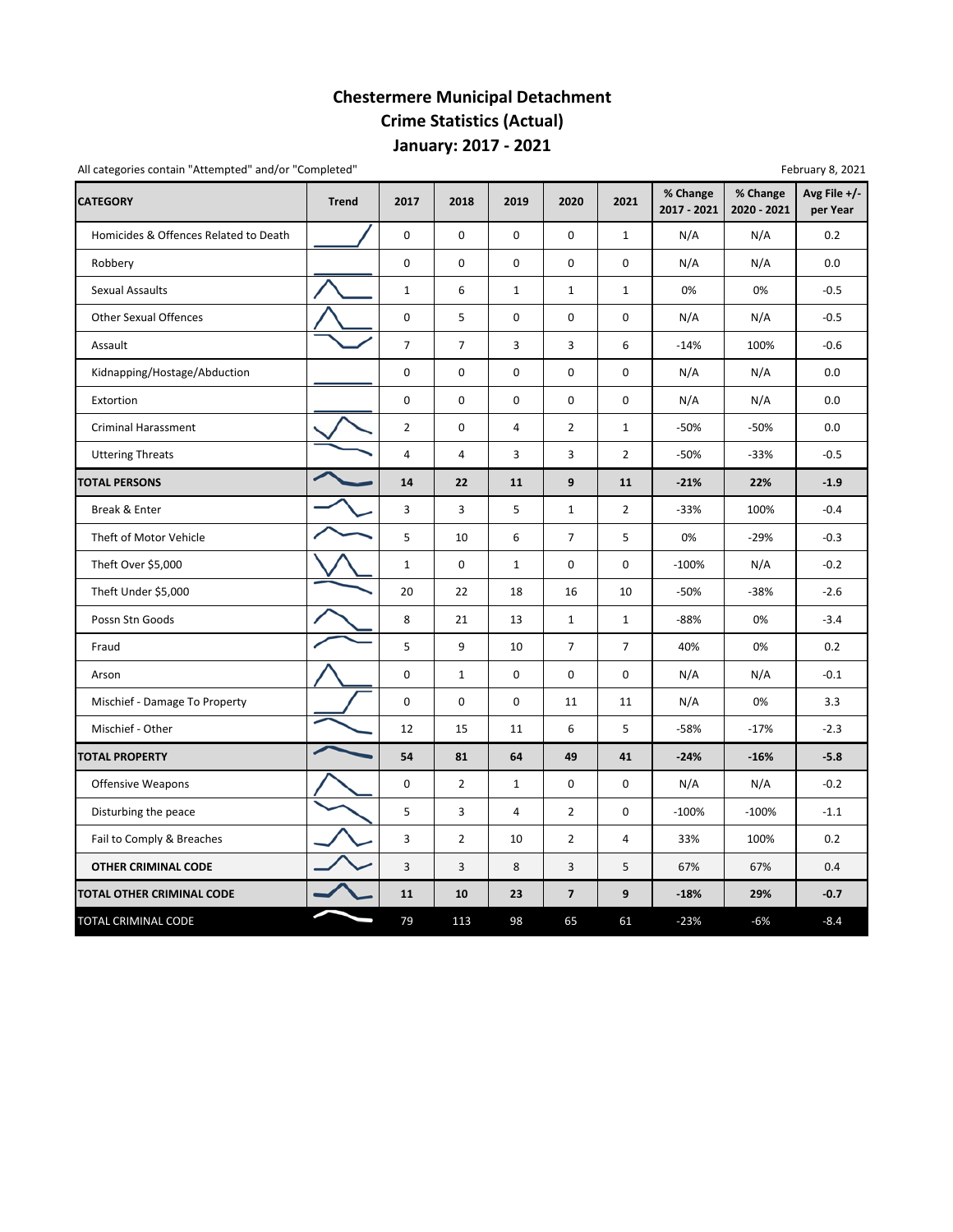## **Chestermere Municipal Detachment Crime Statistics (Actual) January: 2017 ‐ 2021**

All categories contain "Attempted" and/or "Completed" example the state of the state of the February 8, 2021

| <b>CATEGORY</b>                        | <b>Trend</b> | 2017           | 2018           | 2019           | 2020                    | 2021                    | % Change<br>2017 - 2021 | % Change<br>2020 - 2021 | Avg File $+/-$<br>per Year |
|----------------------------------------|--------------|----------------|----------------|----------------|-------------------------|-------------------------|-------------------------|-------------------------|----------------------------|
| Drug Enforcement - Production          |              | $\mathbf 0$    | $\mathbf 0$    | $\mathbf 0$    | $\mathbf 0$             | 0                       | N/A                     | N/A                     | 0.0                        |
| Drug Enforcement - Possession          |              | 4              | 3              | $\mathbf 0$    | 0                       | 0                       | $-100%$                 | N/A                     | $-1.1$                     |
| Drug Enforcement - Trafficking         |              | $\mathbf{1}$   | 0              | $\mathbf{1}$   | $\mathbf{1}$            | 0                       | $-100%$                 | $-100%$                 | $-0.1$                     |
| Drug Enforcement - Other               |              | 0              | 0              | 0              | 0                       | 0                       | N/A                     | N/A                     | 0.0                        |
| <b>Total Drugs</b>                     |              | 5              | 3              | $\mathbf{1}$   | $\mathbf{1}$            | $\mathbf 0$             | $-100%$                 | $-100%$                 | $-1.2$                     |
| <b>Cannabis Enforcement</b>            |              | 0              | $\mathbf 0$    | 0              | 0                       | 0                       | N/A                     | N/A                     | 0.0                        |
| Federal - General                      |              | $\mathbf{1}$   | $\mathbf{1}$   | $\mathbf{1}$   | $\mathbf{1}$            | 0                       | $-100%$                 | $-100%$                 | $-0.2$                     |
| <b>TOTAL FEDERAL</b>                   |              | 6              | 4              | $\mathbf{2}$   | $\mathbf{2}$            | $\mathbf 0$             | $-100%$                 | $-100%$                 | $-1.4$                     |
| Liquor Act                             |              | $\mathbf 1$    | 3              | 3              | 12                      | 3                       | 200%                    | $-75%$                  | 1.3                        |
| Cannabis Act                           |              | 0              | 0              | $\mathbf{1}$   | 3                       | $\overline{2}$          | N/A                     | -33%                    | 0.7                        |
| <b>Mental Health Act</b>               |              | 14             | 5              | 13             | 11                      | 5                       | $-64%$                  | $-55%$                  | $-1.2$                     |
| <b>Other Provincial Stats</b>          |              | 11             | 9              | 13             | 10                      | 23                      | 109%                    | 130%                    | 2.5                        |
| <b>Total Provincial Stats</b>          |              | 26             | 17             | 30             | 36                      | 33                      | 27%                     | $-8%$                   | 3.3                        |
| Municipal By-laws Traffic              |              | 0              | $\overline{2}$ | 8              | 8                       | $\mathbf{1}$            | N/A                     | -88%                    | 0.8                        |
| <b>Municipal By-laws</b>               |              | 27             | 25             | 15             | 27                      | 16                      | $-41%$                  | $-41%$                  | $-2.0$                     |
| <b>Total Municipal</b>                 |              | 27             | 27             | 23             | 35                      | 17                      | $-37%$                  | $-51%$                  | $-1.2$                     |
| Fatals                                 |              | 0              | $\mathbf 0$    | 0              | 0                       | 0                       | N/A                     | N/A                     | 0.0                        |
| Injury MVC                             |              | $\mathbf{1}$   | 3              | $\mathbf{1}$   | 4                       | $\mathbf{1}$            | 0%                      | $-75%$                  | 0.1                        |
| Property Damage MVC (Reportable)       |              | 22             | 21             | 26             | 18                      | 11                      | -50%                    | -39%                    | $-2.5$                     |
| Property Damage MVC (Non Reportable)   |              | $\overline{2}$ | 3              | $\overline{2}$ | 4                       | $\mathbf{1}$            | -50%                    | -75%                    | $-0.1$                     |
| <b>TOTAL MVC</b>                       |              | 25             | 27             | 29             | 26                      | 13                      | $-48%$                  | -50%                    | $-2.5$                     |
| Roadside Suspension - Alcohol (Prov)   |              | 0              | 0              | 0              | 0                       | $\overline{2}$          | N/A                     | N/A                     | 0.4                        |
| Roadside Suspension - Drugs (Prov)     |              | 0              | 0              | 0              | 0                       | 0                       | N/A                     | N/A                     | 0.0                        |
| <b>Total Provincial Traffic</b>        |              | 91             | 399            | 604            | 701                     | 507                     | 457%                    | $-28%$                  | 113.4                      |
| <b>Other Traffic</b>                   |              | $\mathbf{1}$   | $\overline{2}$ | $\mathbf{2}$   | 6                       | $\mathbf{1}$            | 0%                      | $-83%$                  | 0.4                        |
| <b>Criminal Code Traffic</b>           |              | 5              | 12             | 8              | $\overline{\mathbf{z}}$ | $\boldsymbol{9}$        | 80%                     | 29%                     | 0.3                        |
| <b>Common Police Activities</b>        |              |                |                |                |                         |                         |                         |                         |                            |
| <b>False Alarms</b>                    |              | 28             | 27             | 10             | $\overline{7}$          | $\overline{\mathbf{3}}$ | $-89%$                  | $-57%$                  | $-7.0$                     |
| False/Abandoned 911 Call and 911 Act   |              | $\mathbf{1}$   | $\mathbf{1}$   | 0              | $\mathbf{1}$            | 4                       | 300%                    | 300%                    | 0.6                        |
| Suspicious Person/Vehicle/Property     |              | 23             | 16             | 14             | 18                      | 8                       | $-65%$                  | -56%                    | $-2.8$                     |
| <b>Persons Reported Missing</b>        |              | $\mathbf{1}$   | 3              | 5              | $\mathbf{2}$            | $\mathbf{1}$            | 0%                      | -50%                    | $-0.1$                     |
| Search Warrants                        |              | $\pmb{0}$      | 0              | $\mathbf{1}$   | 0                       | $\mathbf 0$             | N/A                     | N/A                     | 0.0                        |
| Spousal Abuse - Survey Code (Reported) |              | 13             | 10             | 24             | 11                      | 22                      | 69%                     | 100%                    | 1.9                        |
| Form 10 (MHA) (Reported)               |              | 0              | 0              | 0              | $\mathbf{2}$            | $\overline{2}$          | N/A                     | 0%                      | 0.6                        |